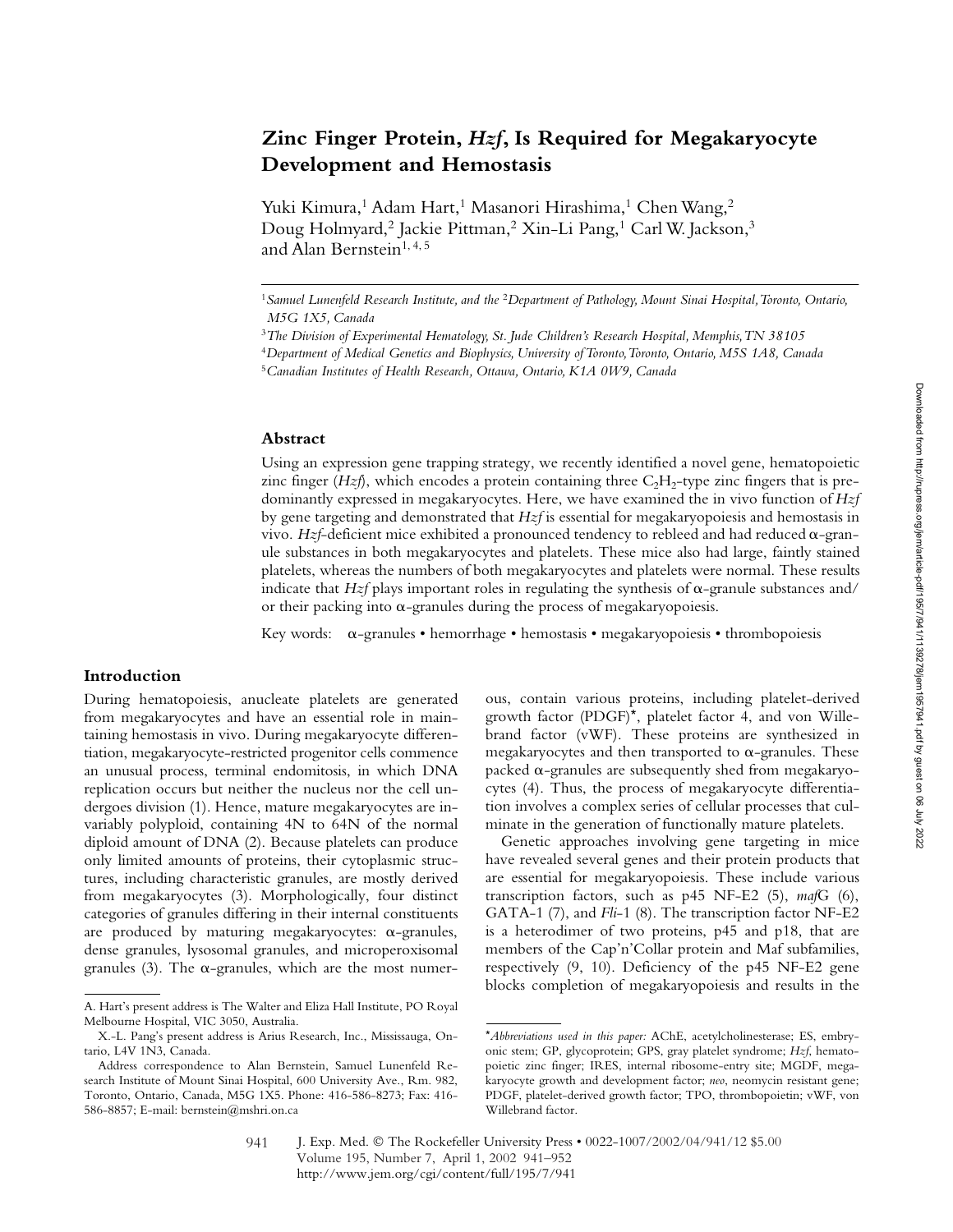complete absence of platelets (5), whereas the absence of MafG leads to hyperproliferation of megakaryocytes and mild thrombocytopenia (6). Mice carrying megakaryocytespecific deletion of the GATA-1 zinc finger protein exhibit severely impaired cytoplasmic maturation of megakaryocytes and reduced platelet numbers (7). Mice carrying a null mutation in *Fli*-1, a member of the *ETS* family of winged helix-turn-helix transcription factors, exhibit a block in megakaryocyte differentiation (8).

The process of megakaryocyte differentiation also requires the interaction between thrombopoietin (TPO), also known as megakaryocyte growth and development factor (MGDF), and its cognate receptor c-Mpl (11–18). The ligand TPO/MGDF increases megakaryocyte ploidy at low concentrations while the final stage of platelet release is not dependent on TPO/MGDF (19). c-*mpl*–deficient mice exhibit thrombocytopenia and impaired megakaryopoiesis (20, 21). In addition, TPO/MGDF null mutant mice have decreased number of both platelets and megakaryocyte progenitors, and lower ploidy levels of megakaryocytes (22). Interestingly, both c-Mpl and TPO/MGDF null mice do not exhibit a bleeding disorder, suggesting that platelets produced from the abnormal megakaryocytes in these mice can function normally.

Using an approach that we have termed 'expression gene trapping,' we have previously identified and mutated in embryonic stem (ES) cells a number of genes that are expressed in hematopoietic and/or endothelial cells in vitro and in vivo (23, 24). One of these genes, hematopoietic zinc finger (*Hzf*), encodes a novel zinc finger protein which is predominantly expressed in megakaryocytes (24). Mice homozygous for the gene trapped allele of *Hzf* (*Hzfgt*/*gt*) exhibit no obvious phenotype (24). Transcripts corresponding to the *Hzf* gene were detected in *Hzfgt*/*gt* mice, consistent with the possibility that the trapped *Hzf* allele generated in our previous study was not a null allele. Therefore, to investigate the in vivo role of *Hzf*, we generated mice with a null *Hzf* mutation by gene targeting. Here we describe the essential function of  $Hzf$  in  $\alpha$ -granule formation and megakaryopoiesis.

### **Materials and Methods**

*Generation of Hzf/ Mutant Mice.* DNA fragments corresponding to the murine *Hzf* gene fragments were cloned from a 129/Sv genomic DNA library using a mouse *Hzf* cDNA probe (24). 17 overlapping phage genomic clones containing exons encoding three zinc finger domains were isolated. A targeting vector was designed to replace a 5.5-kb genomic fragment including the exons encoding three zinc finger domains with an internal ribosome-entry site (IRES) *Lac*Z and a neomycin resistant gene (*neo*). IRES *Lac*Z and *neo* were inserted in the pPNT targeting vector in the sense orientation to *Hzf* transcription, such that IRES *Lac*Z was flanked on the 3' side by 1.6 kb of genomic DNA and that *neo* was flanked on the 5' side by 4.5 kb of genomic DNA. The targeting vector was linearized with *Not*I and electroporated into R1 ES cells. After positive-negative selection with gancyclovir and G418, 800 surviving clones were picked and screened by Southern blot analysis. Three out of six homolo-

gous recombinant ES clones were aggregated into CD1 blastomeres and transferred to foster mothers to generate chimeras. Chimeric mice were mated with CD1 females, and germline transmission of the mutant allele was verified by PCR and Southern blot analysis of ear punched tissues and tail DNA from F1 offspring. A primer "a" and "b" specific for the *Hzf* gene (5- GGACCCTGTACAGAAAGCTGT-3' and 5'-GCTTGGTC-TACAGAGTGATT-3, respectively) and a primer "c" specific for the IRES gene (5'-GGAGGGAGAGGGGCGGAATT-3') were used in PCR analysis. Germline transmission of the targeted *Hzf* allele was achieved for three independent ES clones. F2 offspring from heterozygous intercrosses were genotyped by Southern blotting. Mutant mice derived from three targeted ES cells showed the identical phenotype.

*Histological Analysis.* Organs were isolated in ice-cold PBS 3 wk after birth, fixed overnight in 4% paraformaldehyde at 4°C (for brains, fixed at least 1 wk in 4% paraformaldehyde at  $4^{\circ}C$ ), dehydrated, and embedded in paraffin. Sections  $5-\mu m$  thick were cut and stained with hematoxylin and eosin.

*Hematological Analysis.* 4-wk-old mice were anesthetized with methoxyflurane. Peripheral blood was collected by heparinized capillary puncture of the retroorbital venous plexus into a tube containing 5  $\mu$ l of 0.5 M EDTA, pH 8.0 (Becton Dickinson). Peripheral blood cell counts were determined with MASCOT automated hematology system (CDC Technologies). Blood smears and bone marrow smears were stained with Wright-Giemsa stain.

The preparation of platelets was performed essentially as described previously (25). Peripheral blood, which was prepared as described above, was centrifuged at  $300 \times g$  for 10 min at room temperature to obtain platelet-rich plasma. The platelets were washed three times with PBS by centrifugation at  $1,300 \times g$  for 10 min and were used immediately for Western immunoblot analysis.

*Bleeding Time Assays.* Bleeding times were measured as described previously (26, 27) using 4-wk-old mice. 2 mm of the tip at the tail was cut with a sharp scalpel blade, the tail was placed in a solution of saline at 37°C, and the time for the flow of blood to cease was recorded. Genotyping of the animals took place after this procedure so that tails were intact for bleeding-time measurements. If bleeding restarted within 1 min, this result was recorded as a rebleed and taken to indicate an unstable hemostatic event.

*Measurements of Megakaryocyte Frequency and DNA Content.* DNA distribution of megakaryocytes in unfractionated bone marrow cells was determined as described previously (2, 28). Bone marrow cells were harvested from *Hzf* mutant and control mice.

*CFU-Mk Assay.* Megakaryocyte progenitor cells, in the bone marrow from *Hzf* mutant and control mice, were assayed in collagen-based media (StemCell Technologies) supplemented with recombinant human TPO (50 ng/ml), IL-6 (20 ng/ml), IL-11 (50 ng/ml), and recombinant mouse IL-3 (10 ng/ml). Colonies were stained for acetylcholinesterase (AChE) activity counted after 6 d incubation.

*Ultrastructural Studies.* Freshly excised spleens obtained from 3–5-wk-old  $Hzf^{-/-}$  and control mice were fixed in 2% glutaraldehyde (Canemco, Inc.) in 0.1 M sodium cacodylate buffer, pH 7.3, (Canemco, Inc.). Samples were washed with 0.1 M sodium cacodylate buffer, pH 7.3, postfixed with 1% osmium tetroxide in 0.1 M sodium cacodylate buffer, pH 7.3, dehydrated in graded ethanols, and embedded in spurr epoxy resin (Canemco, Inc.). Embedded tissues were sectioned with an RMC 6000 ultramicrotome, (RMC-EM), stained with uranyl acetate, lead citrate,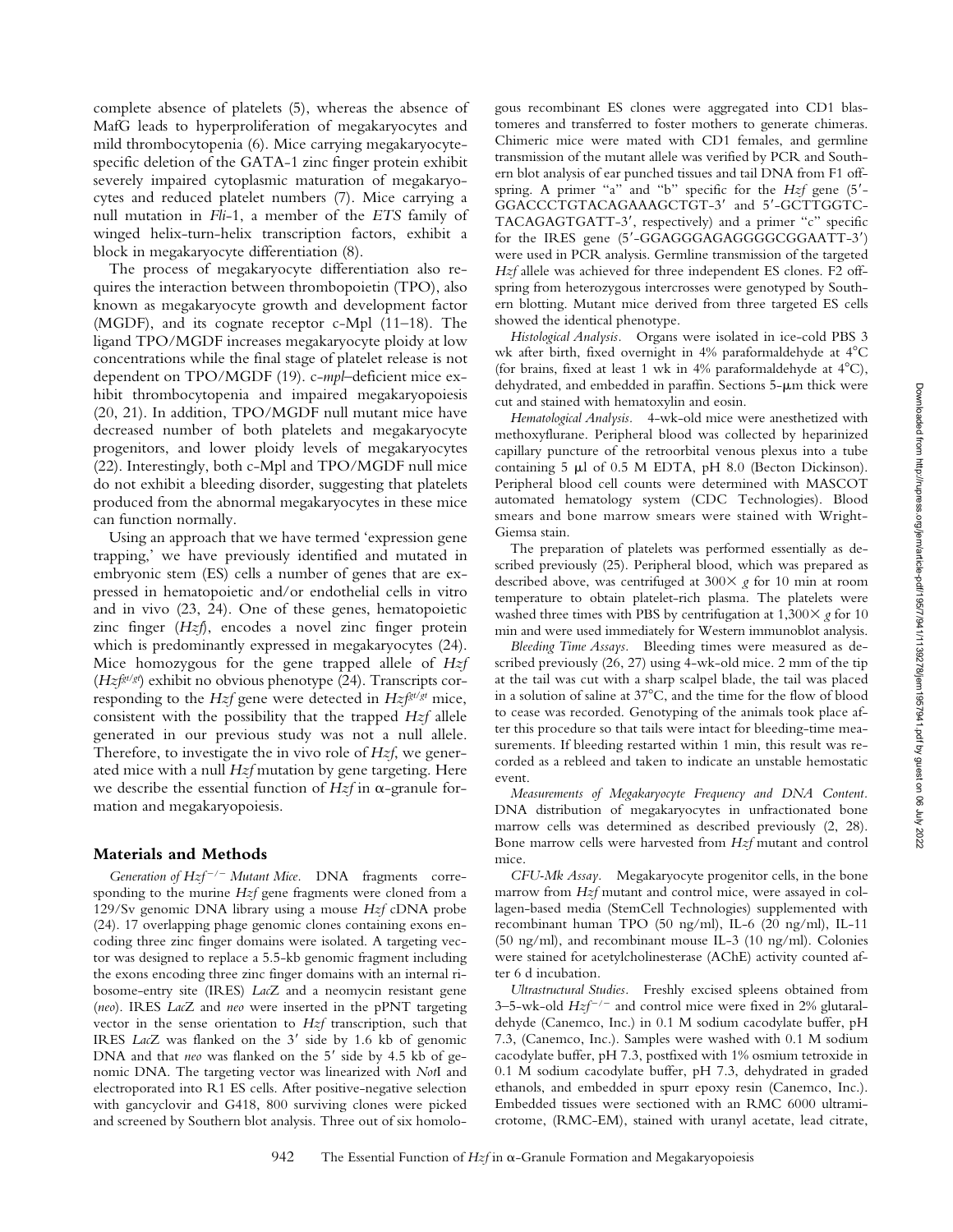and examined in a Philips CM 100 electron microscope (Philips Electron Optics).

For platelet analysis, blood was collected into a syringe with prewarmed 2% glutaraldehyde (Canemco, Inc.) in 0.1 M sodium cacodylate buffer, pH 7.3 (Canemco, Inc.), from the inferior vena cava of anesthetized mice. Immediately, the syringe was inverted several times and was set at room temperature for 2 h. Platelet-rich plasma was prepared as described above and then analyzed, as described previously (29).

For quantitative estimation of vacant  $\alpha$ -granules in platelets, dense and vacant  $\alpha$ -granules were counted in platelets from  $Hzf^{+/+}$ and  $\frac{-}{-}$  mice by observers blinded to the experiment. The frequency of vacant  $\alpha$ -granules was calculated from the number of detected vacant  $\alpha$ -granules divided by that of dense  $\alpha$ -granules.

To estimate the levels of PDGF-A in megakaryocytes, freshly excised spleens obtained from 3-5-wk-old *Hzf<sup>-/-</sup>* and control mice were fixed in 0.1 M sodium cacodylate buffer, pH 7.3 containing a combination of 0.1% glutaraldehyde (Canemco, Inc.) and 4% paraformaldehyde (Canemco, Inc.). The samples were washed with the same buffer, dehydrated with graded ethanol, infiltrated in lowicryl (Canemco, Inc.), and polymerized under UV at  $-20^{\circ}$ C overnight. The sections were rinsed with PBS containing 0.15% glycine and 0.5% BSA, washed with 0.5% BSA in PBS, and then reacted with anti–PDGF-A antibody (Santa Cruz Biotechnology, Inc.) for 1 h at  $22^{\circ}$ C. After washing with 0.5% BSA in PBS, the sections were treated with anti–rabbit IgG conjugated with 10-nm gold (Amersham Pharmacia Biotech). After washing with  $0.5\%$  BSA in PBS, PBS, and H<sub>2</sub>O, the sections were stained with uranyl acetate, lead citrate, and examined in the Philips CM 100 electron microscope. Then, PDGF-A labeling by counting the gold particles was determined as described previously (30). Briefly, the field (3.35  $\times$  2.7  $\mu$ m<sup>2</sup>) from the immunogold stained sections were determined with a minimum of 10 high power field counted per mouse. The frequency of PDGF-A gold particles in  $\alpha$ -granules was calculated from the number of detected gold particles in  $\alpha$ -granules divided by that in the whole field.

*Western Blot Analysis.* Bone marrow cells were isolated from 4-wk-old  $Hzf^{+/+}$  and  $Hzf^{-/-}$  mice, after washed with PBS, and subsequently suspended in lysis buffer (25). Soluble fractions from each sample were boiled with sample buffer for SDS-PAGE. Eluted proteins were separated by electrophoresis and transferred to nitrocellulose membranes (Schleicher & Schuell). Immunoblotting was performed as described previously (25). We evaluated AChE expression to ensure equivalent sample loading. Commercially available Abs to vWF (Dako), fibrinogen (ICN Biochemicals), PDGF-A (Santa Cruz Biotechnology, Inc.), PDGF-B (Santa Cruz Biotechnology, Inc.), and AChE (Santa Cruz Biotechnology, Inc.) were used at the concentrations of 57  $\mu$ g/ml, 160  $\mu$ g/ml, 5  $\mu$ g/ml, 5  $\mu$ g/ml, and 5  $\mu$ g/ml, respectively. Goat anti–rabbit IgG Ab-conjugated with HRP and donkey anti–goat IgG Ab conjugated with HRP were purchased from Bio-Rad Laboratories and Santa Cruz Biotechnology, Inc., respectively. The signals were visualized with an enhanced chemiluminescence detection system (Amersham Pharmacia Biotech) as directed by the manufacturer.

The detection of platelet proteins was performed basically as described previously (25). Briefly, washed platelets were lysed with the same lysis buffer, as described above. Whole platelets were treated with standard sample buffer and loaded onto 10% SDS-PAGE following the same protocol as described above. We evaluated glycoprotein (GP)IIb to ensure equivalent platelet protein loading. The anti–mouse GPIIb mAb and anti–rat IgG Ab

conjugated with HRP were purchased from BD PharMingen and Santa Cruz Biotechnology, Inc., respectively. The anti-GPIIb mAb and the anti–rat IgG Ab conjugated with HRP were used at the concentrations of 0.25  $\mu$ g/ml and 0.8  $\mu$ g/ml, respectively. The signal-enhancement was performed as described above.

 $RT-PCR$  *Analysis.* Bone marrow cells, from male  $Hzf^{+/+}$ and  $Hzf^{-/-}$  mice, were used for RNA extraction and cDNA synthesis, as described previously (31). The detailed method for RT-PCR and the primer sequences were described elsewhere (5, 32). We equalized cDNAs from male  $Hzf^{+/+}$  and  $Hzf^{-/-}$  bone marrow cells by RT-PCR of hypoxanthine phosphoribosyl transferase. The RT-PCR products were analyzed by PAGE.

*Statistical Analysis.* Data were analyzed by using Student's *t* test. Values of  $P \leq 0.05$  were considered statistically significant. All experiments were performed at least three times.

#### **Results**

*Generation of Hzf<sup>* $-/-$ *</sup> Mutant Mice.* The *Hzf* gene was disrupted in murine ES cells using a targeting vector in which the exons encoding three zinc finger motifs were deleted (Materials and Methods, and Fig. 1 A). The targeting vector was electroporated into R1 ES cells. After positive-negative selection and genotyping by Southern blot analysis as described in Materials and Methods, six independent clones were identified as heterozygous for the targeted mutation at the *Hzf* locus. Three out of the six heterozygous mutant ES clones were used to generate chimeric mice. Chimeras were backcrossed to CD1 mice to generate mice heterozygous for the *Hzf* mutation. Heterozygous  $Hzf^{+/-}$  mice were fertile and were intercrossed to generate homozygous  $Hzf^{-/-}$  mice (Fig. 1 B). The null mutation of *Hzf* was confirmed by the absence of *Hzf* expression, as determined by Northern blot analysis of RNA extracted from brains of *Hzf* mutant mice at 3 wk after birth (Fig. 1 C).

*Hemorrhage and Neonatal Lethality of Hzf<sup>* $-/-$ *</sup> Mice.* Initial examination of the progeny from  $Hzf^{+/-}$  parents revealed a reduced frequency of  $Hzf^{-/-}$  mice at 3 wk of age. To determine the stage of neonatal development affected by the *Hzf* mutation, neonatal genotyping was performed. Of 300 offspring derived from heterozygous matings, 1-wkold  $Hzf^{-/-}$  pups were viable, usually of normal size, and were present in the expected Mendelian frequency. However, thereafter, especially between 2–3 wk after birth, the percentage of homozygotes decreased (Table I).

As shown in Fig. 2 A, the size of 4-wk-old  $Hzf^{-/-}$  mice were clearly distinguishable from their wild-type littermates. Moreover, there was marked internal hemorrhaging evident primarily in the brains and gastrointestinal tracts (Fig. 2 B, and data not shown) in mutant neonates. This hemorrhaging was the likely cause of neonatal lethality. The surviving  $Hzf^{-/-}$  mice of either sex were fertile (data not shown).

*Unstable Hemostatic Plug Formation and Abnormal Platelet Morphology in Hzf<sup>* $-/-$ *</sup> Mice.* To determine whether the hemorrhaging phenotype was related to defective hemostasis in *Hzf*-deficient mice, we compared the bleeding times and rebleeding occurrences of  $Hzf^{+/+}$ ,  $Hzf^{+/-}$ , and  $Hzf^{-/-}$ mice. There were no significant differences in bleeding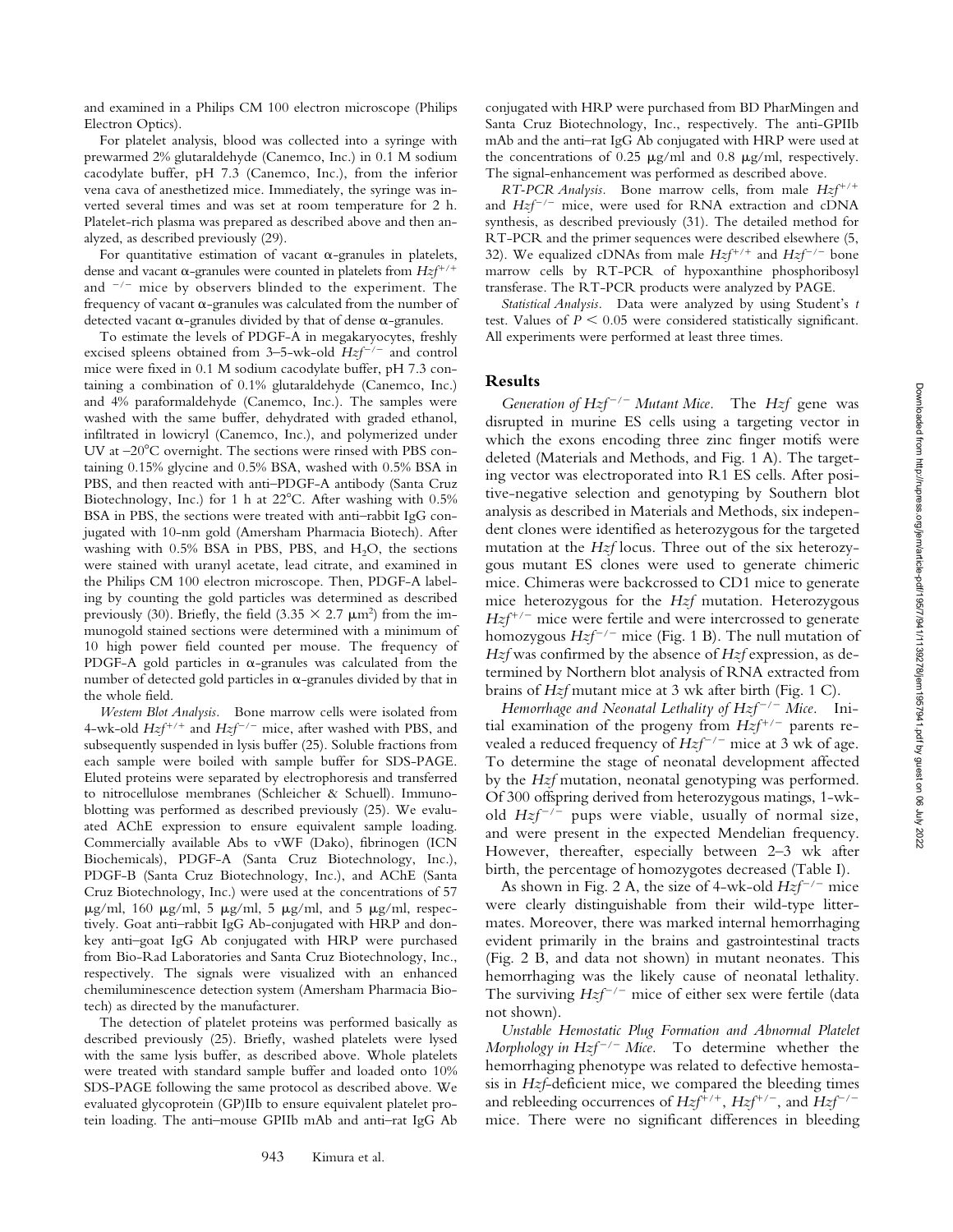

times when  $Hzf^{-/-}$  mice were compared with wild-type and  $Hzf^{+/-}$  heterozygous mice (Fig. 3 A). However,  $Hzf^{-/-}$  mice rebled after transient hemostasis relative to the rebleeding frequency in wild-type and  $Hzf^{+/-}$  mice (Fig. 3 B). These results indicate that *Hzf*-deficiency leads to unstable hemostatic plug formation in vivo.

**Table I.** *Genotype Analysis of the Progeny from Hzf Heterozygous Intercrosses*

|       |       |       | Total | Percentage    |
|-------|-------|-------|-------|---------------|
| $+/+$ | $+/-$ | $-/-$ |       |               |
|       |       |       |       | $\frac{0}{0}$ |
| 10    | 22    | 12    | 44    | 27            |
| 6     | 22    | 8     | 36    | 22            |
| 32    | 90    | 24    | 146   | 16            |
| 16    | 27    | 10    | 53    | 19            |
|       |       |       | 295   |               |
|       |       |       |       |               |

Breeding pairs were set up between  $Hzf^{+/-}$  males and females (129  $\times$ CD1 mixed background). Tails of newborn and weaning pups were collected at the time of 1, 2, 3, and 4 wk after birth. The genotypes were determined by PCR analyses, as described in Materials and Methods. Each genotyping was confirmed by Southern blot analyses.

the *Hzf* locus. (A) A portion of the mouse 129/Sv *Hzf* wild-type locus (top) showing exons (open boxes) and a 6.5-kb PstI fragment in the wild-type allele. The targeting vector (middle) was designed to replace exons encoding three zinc finger domains with an IRES *Lac*Z (closed box) and a *neo* (hatched box). The mutated *Hzf* locus (bottom) contains a 4.5-kb PstI fragment. The positions of the 5' flanking and 3' flanking probes used for Southern blot analysis are shown. Positions of PCR primers for the wild-type allele (a and b) and the mutant allele (c) are also shown. P, Ks, RI, Kp, C, X, and B represent PstI, KspI, EcoRI, KpnI, ClaI, XhoI, and BamHI sites, respectively. (B) Genomic DNA was isolated from  $Hzf^{+/+}$ ,  $Hzf^{+/-}$ , and Hzf<sup>-/-</sup> mice, digested with PstI and analyzed by Southern blot analysis. Wild-type (6.5-kb) and mutant (4.5 kb) bands are indicated. (C) Northern blot analysis of *Hzf* expression. Total RNA extracted from the brains (40  $\mu$ g per lane) was analyzed for the expression of transcripts corresponding to the *Hzf* gene.

**Figure 1.** Targeted disruption of

The defects in hemostasis in *Hzf<sup>-/-</sup>* mice led us to analyze hematologic parameters in  $Hzf^{-/-}$  mice. Surprisingly, complete hematologic profiles revealed no significant differences in platelet counts and differential counts between  $Hzf^{-/-}$  mice and their control littermates (data not shown).

To address the defect of hemostasis in detail, we next examined the morphology of blood cells in peripheral blood smears from  $Hzf^{-/-}$  mice. Normal platelet sizes from control mice were observed by comparison with the diameter of erythrocytes (Fig. 3 C). Large faint-colored platelets were occasionally observed in blood smears from  $Hzf^{-/-}$ mice (Fig. 3 D). Although the frequency of these pale ghostlike platelets was low, they were never observed in peripheral blood smears from  $Hzf^{+/+}$  mice. To examine these morphological differences more closely, we performed ultrastructural analysis of peripheral platelets from  $Hzf^{-/-}$  and control mice. As shown in Fig. 3 E, platelets from wild-type mice had easily identified dense  $\alpha$ -granules. In contrast,  $Hzf^{-/-}$  platelets had significantly reduced numbers of  $\alpha$ -granules, with many vacuoles (Fig. 3 F; vacant frequency of  $\alpha$ -granules, 9.4  $\pm$  15.4 [controls] vs. 80.6  $\pm$ 12.3  $[Hzf^{-/-}]$ ,  $n = 11$ ,  $P \le 0.0001$ ).

Numerous procoagulant substances are packed in platelet --granules, and the release of granule contents is important for platelet function (33). vWF, one of the procoagulant substances contained in platelet  $\alpha$ -granules, is associated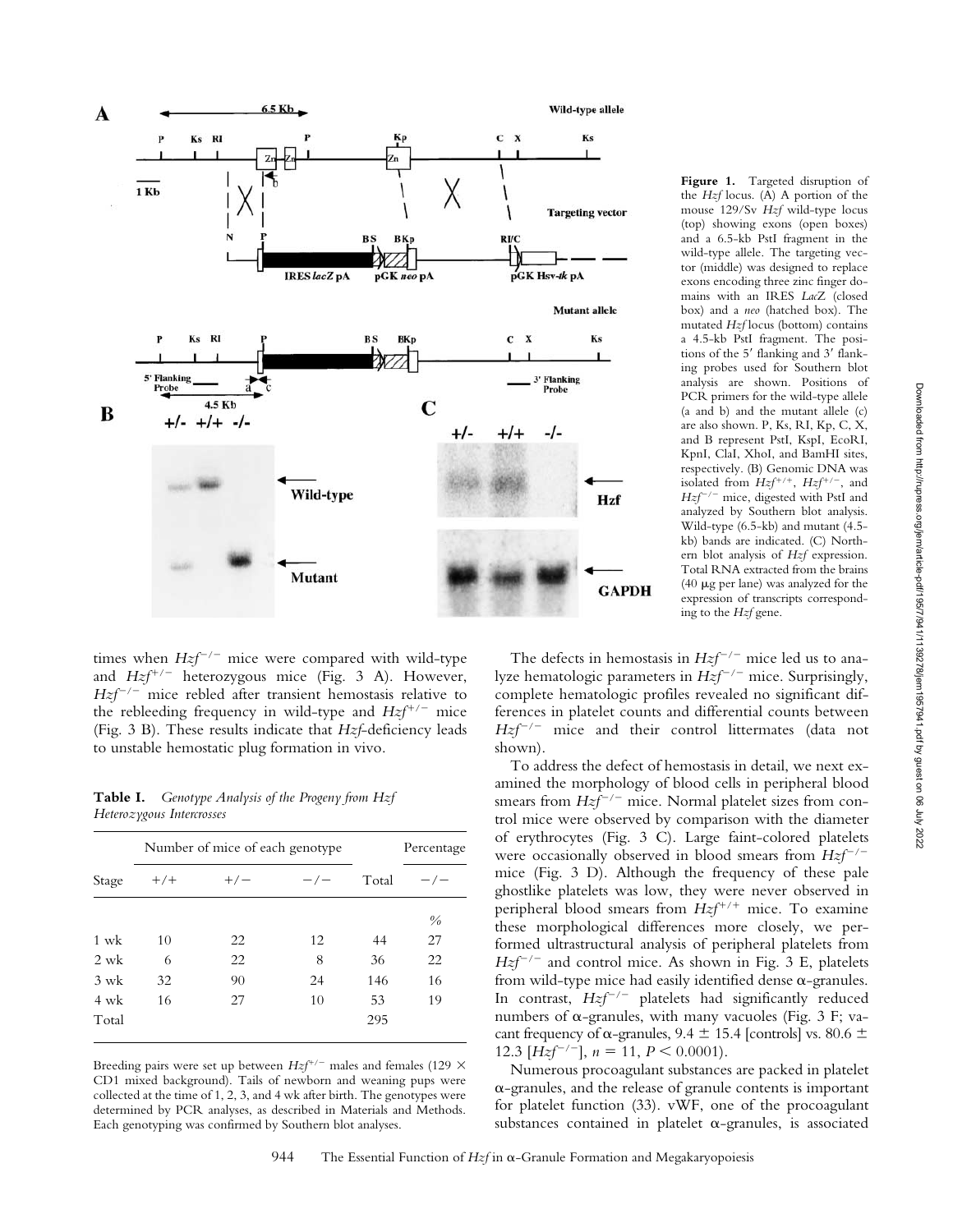

**Figure 2.** Growth retardation and hemorrhage in  $Hzf^{-/-}$  mice. (A) A  $Hzf^{-/-}$  mouse compared with a control littermate 4 wk after birth, demonstrating slightly smaller size. (B) Transverse section of the brain of a 3-wk-old  $\vec{Hz}f^{-/-}$  mouse, demonstrating extensive hemorrhage. Original magnification:  $\times 100.$ 

with attachment of platelets onto damaged blood vessels, thereby reinforcing the stability of the plug, and activating the coagulation pathway that leads to blood clot formation (33). To investigate whether  $\alpha$ -granules in *Hzf<sup>-/-</sup>* platelets contain  $\alpha$ -granule substances, we examined the protein levels of platelet-vWF, a key GP involved in coagulation. As shown in Fig. 3 G, the levels of vWF were dramatically reduced in  $Hzf^{-/-}$  platelets compared with that observed in platelets from wild-type mice.

*Number and DNA Ploidy Levels of Megakaryocytes and Megakaryocyte Progenitors from Hzf<sup>-/-</sup> Mice.* To explore in greater detail the nature of the platelet defects described above, we characterized megakaryocytes from  $Hzf^{-/-}$  mutant mice. No differences in the numbers of megakaryocytes were observed in the spleens and bone marrows of *Hzf* mutant mice, as determined morphologically and by flow cytometric analysis (Fig. 4 A–E).

Megakaryocyte development initiates with proliferation of precursor cells. These precursor cells then undergo endomitosis, followed by cytoplasmic maturation and organization, culminating in platelet release (1). To determine whether the process of endomitosis was affected by the absence of *Hzf*, we performed DNA ploidy analysis on bone marrow megakaryocytes. As shown in Fig. 4 F, no significant differences in DNA ploidy patterns were observed between wild-type, heterozygous, and homozygous mutant mice. We next examined the levels of megakaryocyte progenitor cells (CFU-Mk) in the bone marrow of *Hzf* wildtype and mutant mice by plating bone marrow cells in semi-solid media in the presence of TPO/MGDF. Normal numbers of megakaryocyte progenitors were observed in *Hzf*-deficient mice (data not shown).

*Ultrastructural Analysis of Megakaryocytic Abnormality.* To characterize further the maturation defect in  $Hzf^{-/-}$ mice, we performed electron microscopic analysis of megakaryocytes derived from  $Hzf^{-/-}$  mice. As expected, megakaryocytes from both  $Hzf^{+/+}$  and  $Hzf^{-/-}$  mice exhibited hyperlobulated nuclei (Fig. 5 A and B). Megakaryocytes from  $Hzf^{+/+}$  mice exhibited well-formed platelet fields, demarcation membrane systems, and numerous α-granules (Fig. 5 C); in contrast,  $Hzf^{-/-}$  megakaryocytes displayed a dramatic reduction in the number of  $\alpha$ -granules, with many vacuoles in their cytoplasm (Fig. 5 D). Furthermore, detailed ultrastructural analysis revealed that --granules in megakaryocytes from control mice were dense, readily identifiable, and exhibited distinct zones: dense nucleoid regions and diffuse granular matrixes (Fig. 5 E). In contrast, the  $\alpha$ -granules in  $Hzf^{-/-}$  megakaryocytes were pale and vacant, although membranes of  $\alpha$ -granules could be identified (Fig. 5 F). In addition, the majority of  $Hzf^{-/-}$   $\alpha$ -granules were devoid of diffuse granular matrixes, although dense nucleoid regions were observed only in some  $\alpha$ -granules in  $Hzf^{-/-}$  megakaryocytes (Fig. 5 F).

Taken together, these data suggest that the process of endomitosis is not affected by *Hzf*-deficiency. However, *Hzf*deficiency appears to block the process of terminal maturation of megakaryocytes, affecting the assembly of  $\alpha$ -granule substances in  $\alpha$ -granules of megakaryocytes.

*Reduced Concentrations of*  $\alpha$ *-Granule Substances in Hzf<sup>-/-</sup> Megakaryocytes.* Previous biochemical and immunoelectron microscopic analyses have shown that megakaryo $c$ ytic  $\alpha$ -granules contain numerous substances essential to the coagulation system (3). To examine the effect of *Hzf*-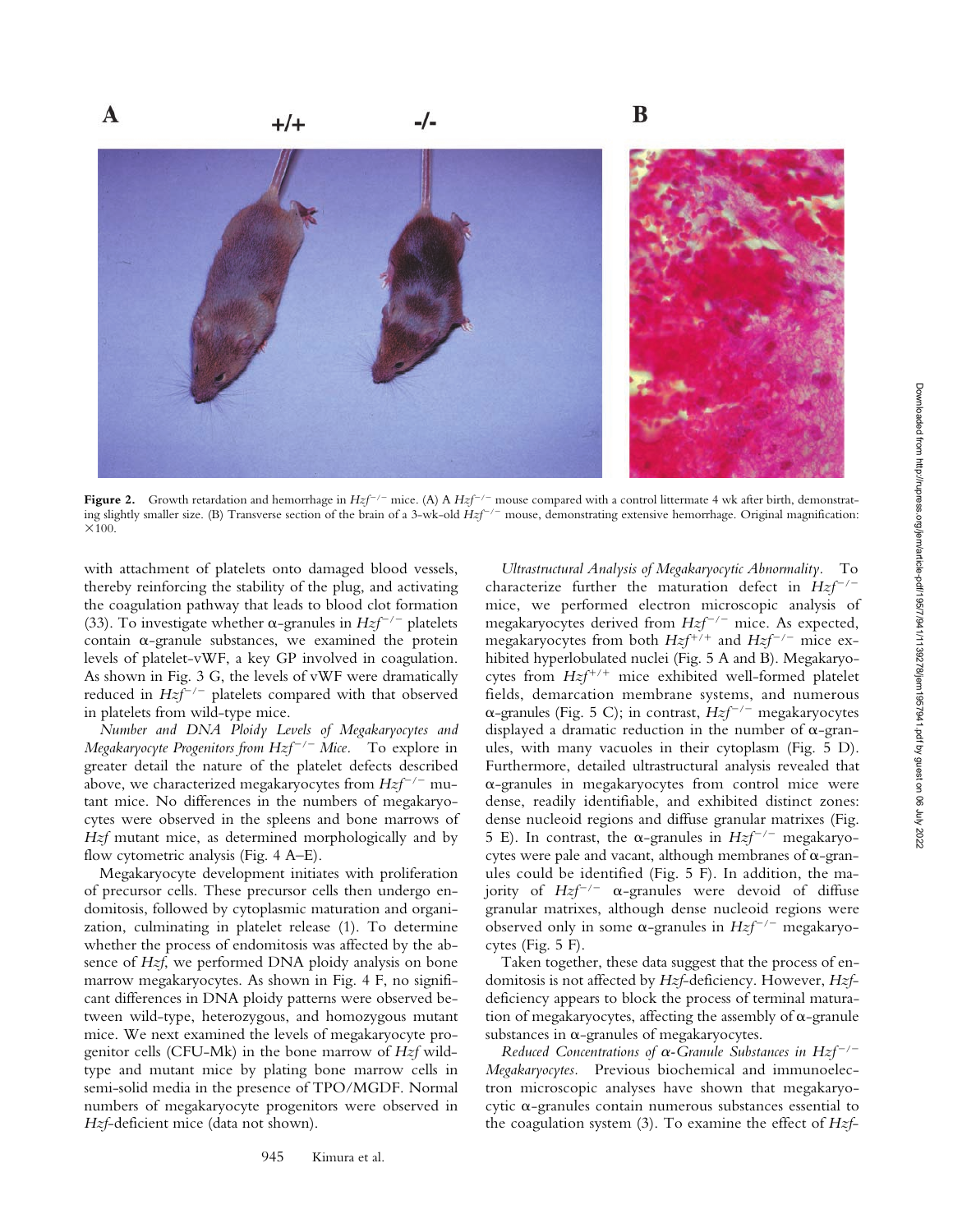

946 The Essential Function of *Hzf* in α-Granule Formation and Megakaryopoiesis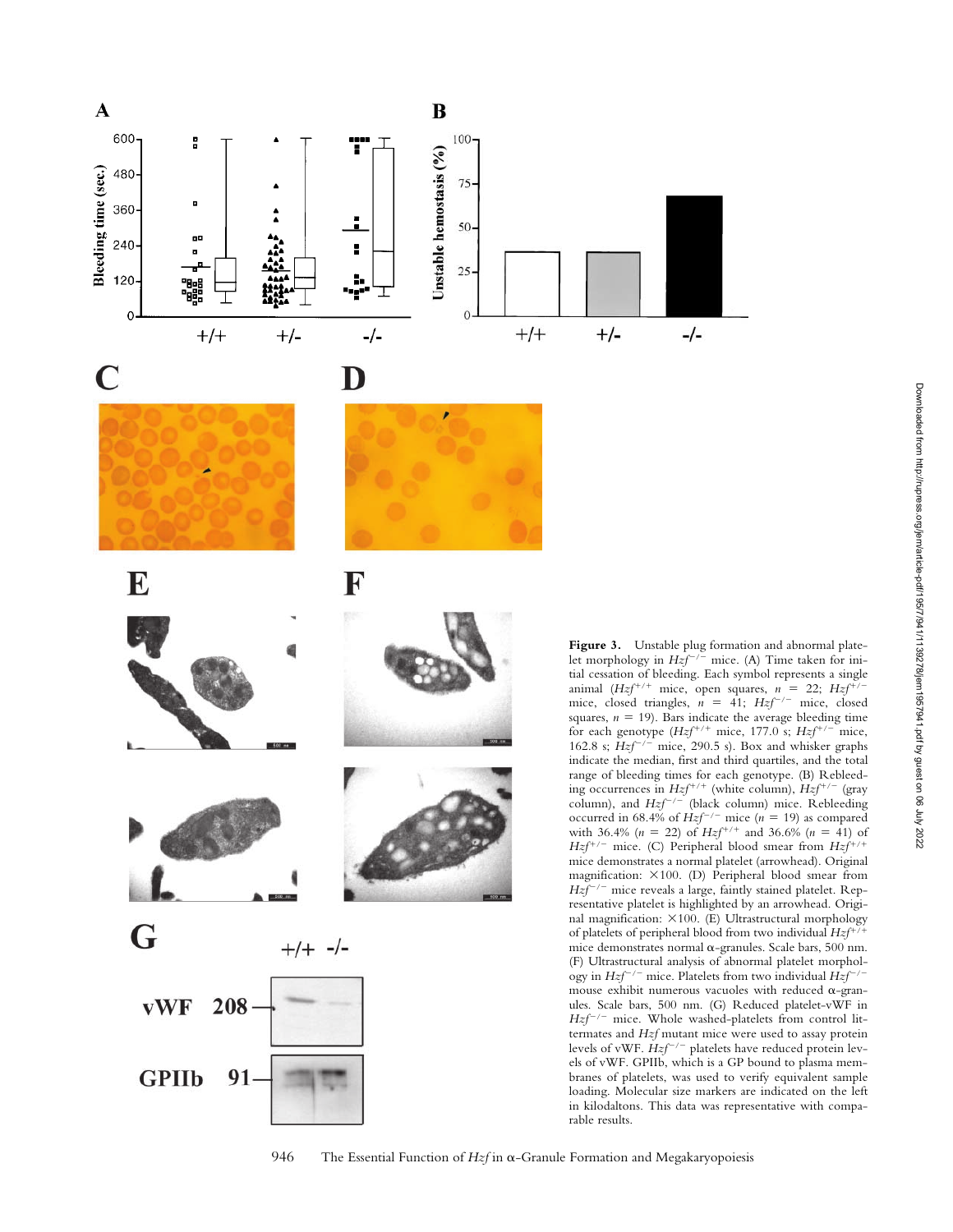



 $\bf{B}$ 







**Figure 4.** The presence of megakaryocytes and normal aspects of megakaryocyte maturation in Hzf<sup>-/-</sup> mice. (A and B) Transverse sections through the spleens from  $Hzf^{+/+}$  (A) and  $Hzf^{-/-}$  (B) mice, demonstrating the presence of megakaryocytes in each. A and B, original magnification: ×100. (C and D) Microscopic examination of bone marrow smears from  $Hzf^{+/+}$ (C) and  $Hzf^{-/-}$  (D) mice, showing the presence of megakaryocytes in each. C and D, original magnification:  $\times 100$ . (E) Flow cytometric analysis confirms no significant difference of megakaryocyte frequency between control and  $Hzf^{-/-}$ mice. The proportion of megakaryocytes to bone marrow cells was performed after staining with 4A5 mAb, to murine megakaryocytes. Six mice, which were age- and sexmatched, were analyzed in each genotype with FACScan™. Results are presented as the means SD. (F) Representative megakaryocyte DNA ploidy in  $Hzf^{-/-}$  mice. The proportion of cells in each ploidy class was determined by PI-staining after gated on 4A5-positive cells

with FACScan™, demonstrating no effect of *Hzf* deficiency on endomitosis. Six mice, which were age- and sex-matched, were analyzed in each genotype. This data was representative with comparable results.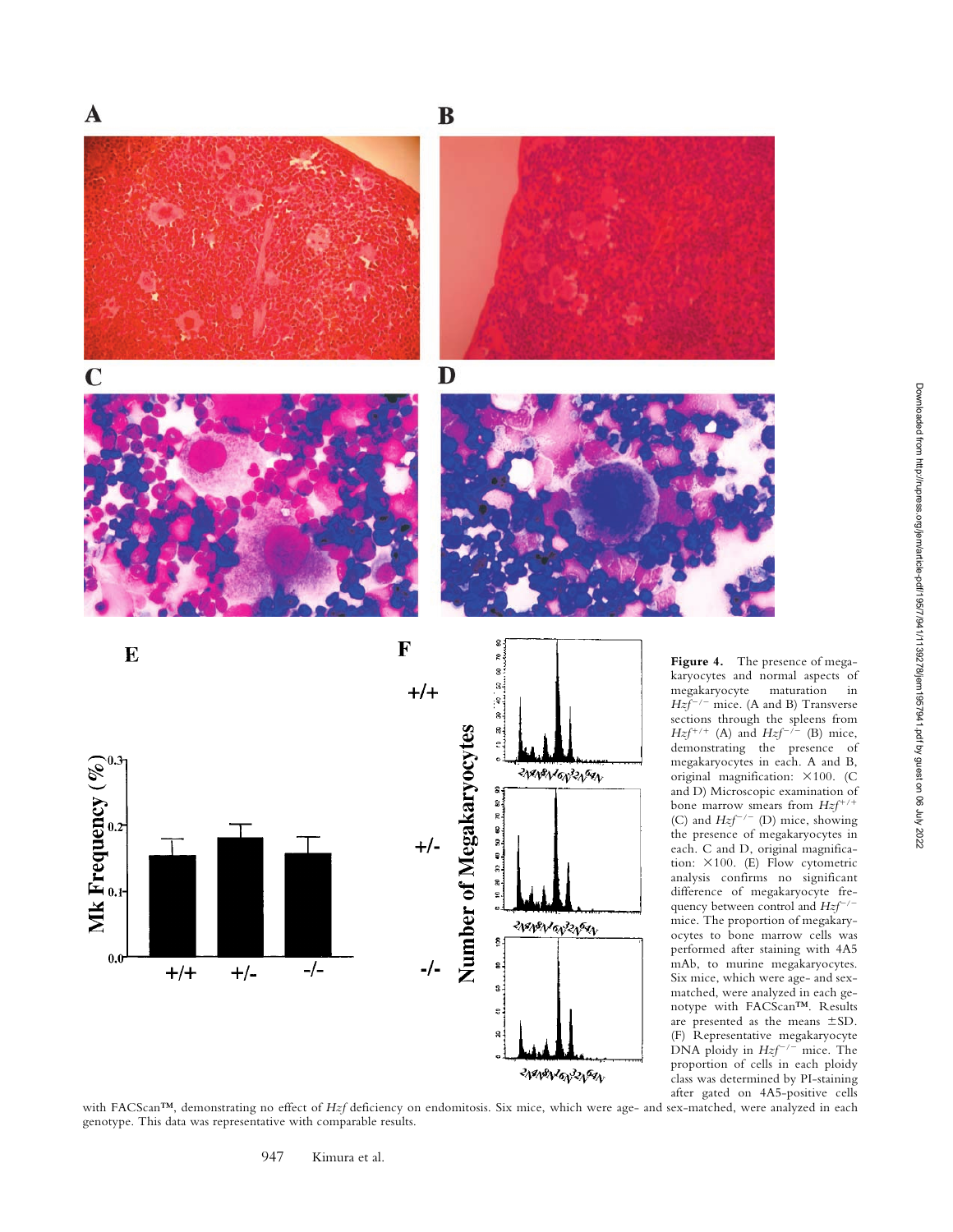

**Figure 5.** Ultrastructural analysis of megakaryocytic abnormality. (A and B) Mature megakaryocytes from the bone marrow of both  $Hzf^{+/+}$  (A) and  $Hzf^{-/-}$  (B) mice exhibit hyperlobulated nuclei. A and B, scale bars, 5,000 nm. (C) Detail of the cytoplasm of the megakaryocyte shown in A. Platelet fields or territories are clearly demarcated. Many --granules are observed. N, nuclei. Scale bar, 2,500 nm. (D) Detail of the cytoplasm of the megakaryocyte shown in B. The  $Hzf^{-/-}$  megakaryocyte reveals reduced numbers of  $\alpha$ -granules, with many vacuoles. N, nucleus. Scale bar, 2,500 nm. (E) Ultrastructural analysis of  $\alpha$ -granules of the megakaryocyte from  $Hzf^{+/+}$  mice. Normal dense  $\alpha$ -granules, which exhibits distinct zones: dense nucleoid regions and diffuse granular matrixes are observed. Scale bar, 500 nm. (F) Ultrastructural analysis of α-granules of the megakaryocytes from  $Hzf^{-/-}$ mice. Some vacuoles (arrowheads) and low dense --granules (arrows) are present in cytoplasm. M, mitochondria, in which cristae are observed. Scale bar, 500 nm.

deficiency on production of  $\alpha$ -granule substances in megakaryocytes, we analyzed the levels of vWF, fibrinogen, PGDF-A, and PDGF-B by Western immunoblotting. As shown in Fig. 6 A, the levels of adhesive GP, vWF and fibrinogen, were both dramatically reduced in  $Hzf^{-/-}$  bone marrow. In addition, *Hzf*-deficient bone marrow had significantly decreased protein levels of PDGF-A and PDGF-B.

To examine further the effect of *Hzf* deficiency on the levels of  $\alpha$ -granule substances in megakaryocytes, we performed immunogold labeling followed by transmission electron microscopy. Using this strategy, we observed concentrated gold particles corresponding to PDGF-A in a-granules and on vesicles in the cytoplasm of  $Hzf^{+/+}$ megakaryocytes (Fig. 6 B; numbers of PDGF-A gold particles in *Hzf*<sup>+/+</sup>  $\alpha$ -granules: 19.8  $\pm$  5.7%,  $n = 5$ ). In contrast, PDGF-A was not detected in  $\alpha$ -granules from  $Hzf^{-/-}$ megakaryocytes although a few gold particles were present on vesicles (Fig. 6 C; PDGF-A gold particles in  $Hzf^{-/-}$  $\alpha$ -granules:  $0.8 \pm 1.8$ %,  $n = 5$ ,  $P = 0.001$ ).

*Transcript Levels of Megakaryocyte-specific Genes.* To determine whether the structural defects observed in mega-

karyocytes from  $Hzf^{-/-}$  mice were the consequence of an earlier block in megakaryocyte maturation, we examined the expression of two genes associated with megakaryopoiesis (29). In this experiment, bone marrow cells from mutant and wild-type male mice were used as the source of mRNAs for comparison of expression levels of the coadhesive GP, vWF, and the cell surface receptor, GPIIb. As shown in Fig. 7,  $Hzf^{-/-}$  megakaryocytes expressed an equivalent level of RNA transcripts corresponding to GPIIb as  $Hzf^{+/+}$  cells. In contrast, transcripts corresponding to vWF gene were significantly reduced in  $Hzf^{-/-}$  cells relative to that observed in wild-type cells.

# **Discussion**

We have previously identified a novel gene, *Hzf*, by a gene trapping strategy in ES cells (24). *Hzf* encodes a novel protein containing three  $C_2H_2$ -type zinc fingers and is predominantly expressed in megakaryocytes within the hematopoietic system. In this study, we have investigated the in vivo role of *Hzf* in mice using gene targeting. *Hzf* deficiency causes a block in the formation of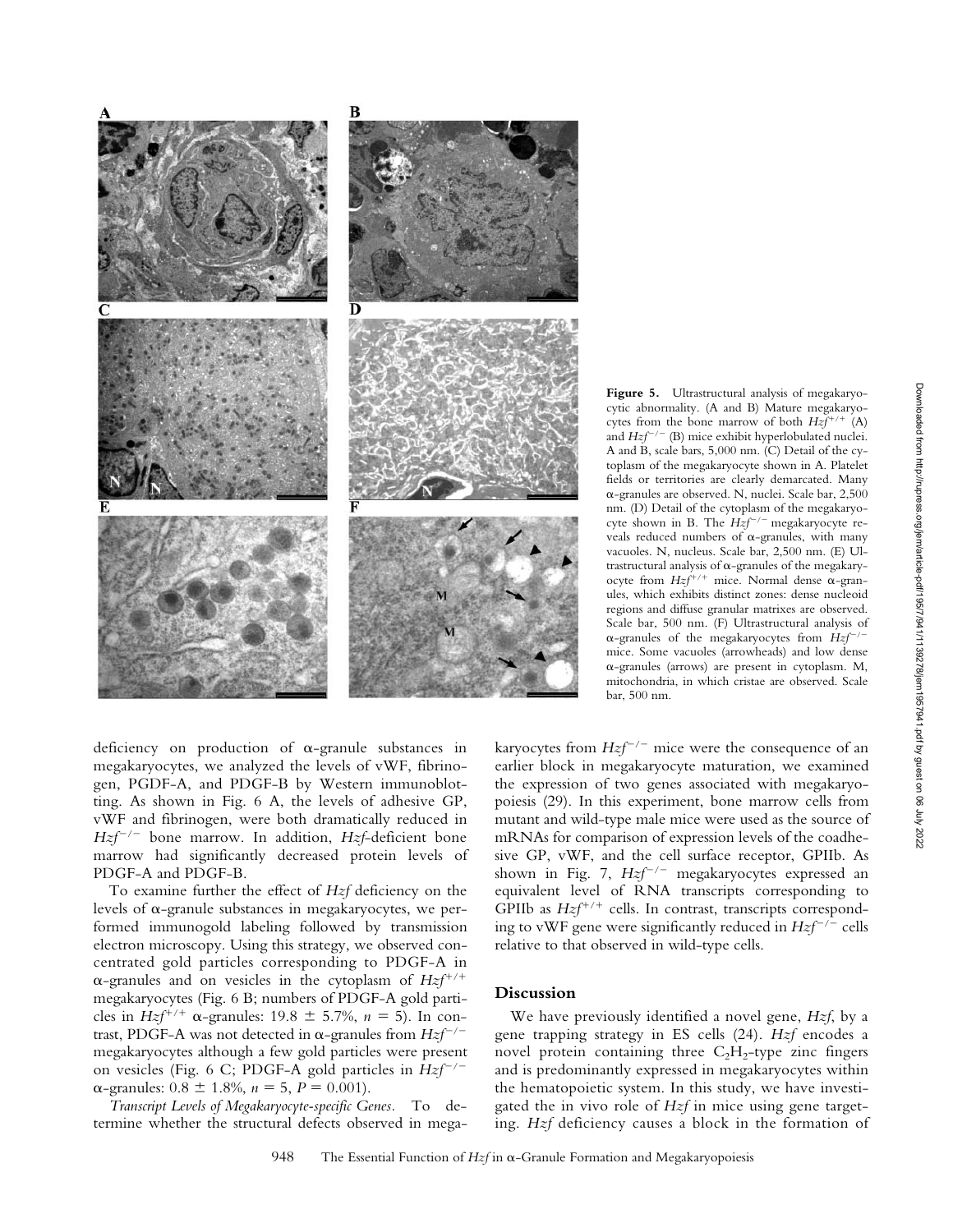$\mathbf{A}$  $+/-$  -/**vWF** Fibrinogen PDGF-A **PDGF-B AChE**  $\mathbf C$ 

Figure 6. Reduced concentrations of  $\alpha$ -granule substances in megakaryocytes from  $Hzf^{-/-}$  mice. (A) Western immunoblotting analysis reveals reduced levels of vWF, fibrinogen, PDGF-A, and PDGF-B from bone marrow cells in *Hzf*<sup>-/-</sup> mice. The AChE, a house keeping protein expressed specifically in megakaryoctes, was used to verify equivalent sample loading. This data was representative with comparable results. (B and C) Immunogold localization of PDGF-A on thin sections of megakaryocytes in the spleens of *Hzf*<sup>+/+</sup>(B) and *Hzf*<sup>-/-</sup> (C) mice. (B) Concentrated gold particles are located in the  $\alpha$ -granules (arrowheads) and vesicles (arrows) of cytoplasm in megakaryocytes from *Hzf*<sup>+/+</sup> mice. Scale bar, 500 nm. (C) A few gold particles are present on the vesicles (arrows) of cytoplasm in megakaryocytes from  $Hzf^{-/-}$  mice. Partially empty  $\alpha$ -granules and vacant  $\alpha$ -granules are also observed. Scale bar, 500 nm.

--granules in megakaryocytes, abnormal platelet morphology, and disruption of hemostasis in vivo. These findings identify *Hzf* as a novel regulator of megakaryopoiesis and hemostasis.

B

Megakaryocyte Development and α-Granule Formation in *Hzf-deficient Mice.* Megakaryocytes in  $Hzf^{-/-}$  mice were produced in normal number and appeared to undergo complete differentiation based on DNA ploidy analysis.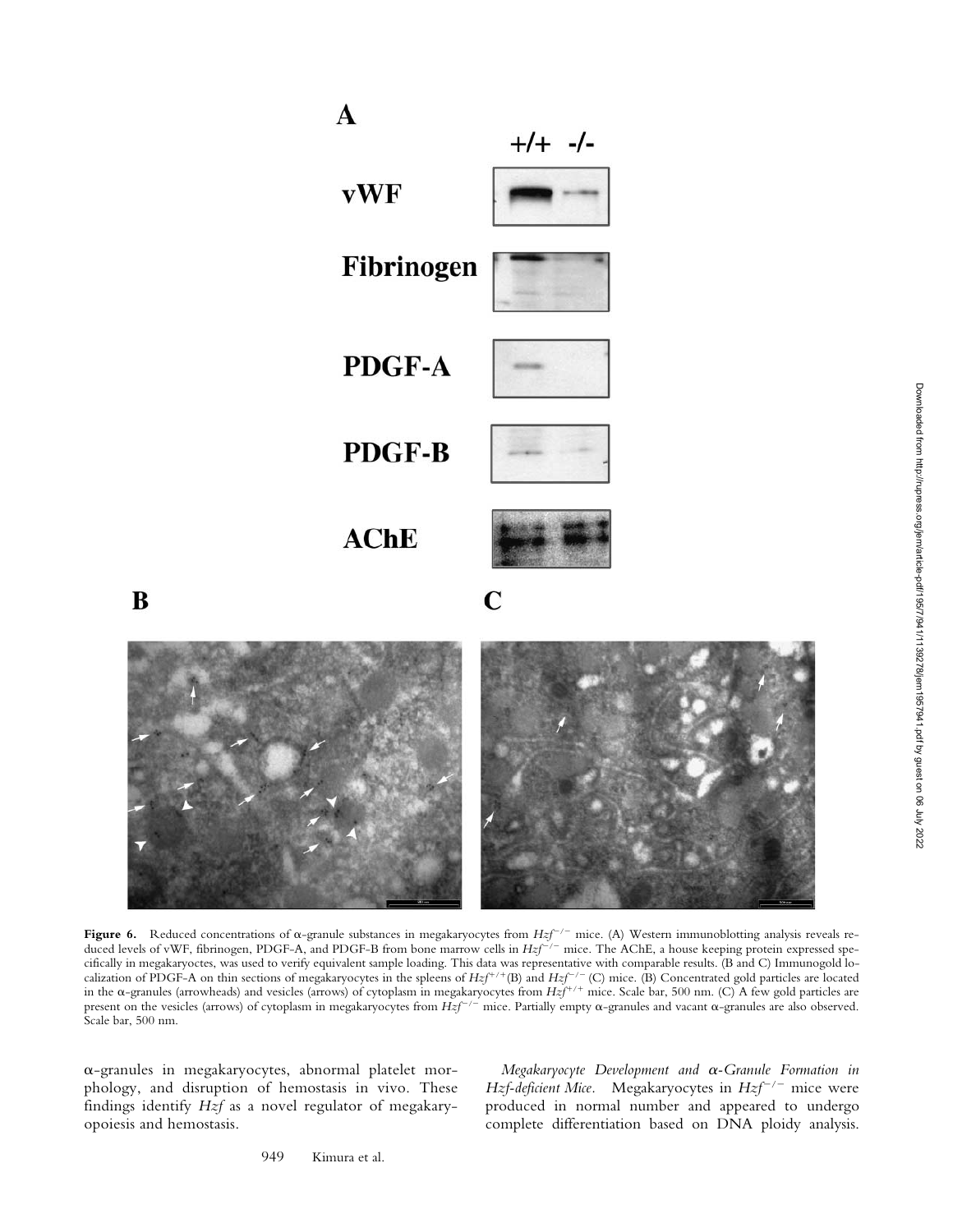

Figure 7. Down-regulation of megakaryocyte-specific gene expression in *Hzf<sup>-/-</sup>* mice. RT-PCR analysis of megakaryocyte-specific mRNAs from bone marrow cells of male  $Hzf^{+/+}$  and  $Hzf^{-/-}$  mice. Expression of indicated gene expression was determined by RT-PCR with indicated number of cycles and PAGE. Hypoxanthine phosphoribosyl transferase signal was used to equivalent cDNA amounts between male wild-type and male *Hzf* mutant.

Electronmicroscopic analysis revealed the presence of polyploid nuclei and the characteristic demarcation membrane system in megakaryocytes lacking HZF. Together, these findings suggest that *Hzf*-deficiency does not cause a block in the intermediate and late stages of megakaryocyte differentiation. The numbers of megakaryocyte progenitor cells were also not affected by the absence of *Hzf*, suggesting that *Hzf* is not essential for the early stages of megakaryocyte differentiation.

The electronmicroscopic and biochemical analyses revealed that platelets and megakaryocytes from  $Hzf^{-/-}$ mice contain numerous vacuoles with reduced amount of  $\alpha$ -granule substances. Interestingly, membranes of  $\alpha$ -granules were observed in *Hzf<sup>-/-</sup>* megakaryocytes. In addition, PDGF-A was not detected in the  $\alpha$ -granules of  $Hzf^{-/-}$  megakaryocytes although a few gold particles were present on vesicles. Interestingly, immunoelectron microscopic analysis shows that vWF is detected on small vesicles of human cultured megakaryocytes (34). These findings suggest that *Hzf* is required for the synthesis of --granule substances and/or the trafficking of these substances into  $\alpha$ -granule bags during the process of megakaryocyte maturation.

*Hzf in Platelet Morphogenesis and Hemostasis.* Most  $Hzf^{-/-}$ mice were smaller than their wild-type littermates, presumably as a result of sustained hemorrhage during a period of rapid growth. Because the numbers of platelets in *Hzf* mutant mice were within normal range, HZF does not appear to impair the release of platelets from megakaryocytes. Nevertheless, circulating large, faintly stained platelets containing numerous empty vacuoles were present in the peripheral blood of  $Hzf^{-/-}$  mice.

Platelets from  $Hzf^{-/-}$  mice have dramatically reduced levels of the coadhesive GPs, vWF and fibrinogen. vWF and fibrinogen contribute to hemostasis by producing a platelet plug and then reinforcing the plug by converting fibrinogen to fibrin strands, inducing activation of the coagulation pathway (33, 35). It is also known that GPIb, which is a heterodimer of GPIb $\alpha$  and GPIb $\beta$ , has an important role in the adherence of platelets to subendothelial surfaces with binding to vWF  $(35-37)$ . Indeed, vWF<sup>-/-</sup> platelets exhibit delayed adhesion to vessel walls and they failed to form thromba in arterioles in vivo (38, 39). Thus, the instability of plug formation in *Hzf*-deficient mice may result from a failure of platelet adhesion onto damaged blood vessel walls, a process which is mediated by the binding of vWF to GPIb.

*Gray Platelet Syndrome and Hzf Deficiency.* It is of interest to note that the phenotype of the  $Hzf^{-/-}$  mice described here resembles that observed in patients with gray platelet syndrome (GPS), a human congenital bleeding disorder (40, 41). Platelets from patients with GPS appear gray and are markedly deficient in morphologically dense  $\alpha$ -granules and in the  $\alpha$ -granule substances,  $\beta$ -thromboglobulin, fibrinogen, vWF, and PDGF (42–45). These similarities raise the intriguing possibility that GPS may be associated with defects in the biochemical pathway defined by HZF.

*Gene Regulation by Hzf.* The generation of mice with targeted mutations in specific genes has greatly enhanced our understanding of megakaryocyte differentiation. RNA transcripts for the vWF gene were significantly reduced in bone marrow cells derived from  $Hzf^{-/-}$  mice. Thus, these results suggest either that *Hzf* directly regulates the expression of *vwf* and/or that delayed or incomplete maturation of megakaryocytes as a result of *Hzf* deficiency is reflected in decreased expression levels of *vwf* transcripts.

Taken together, this data suggests that *Hzf* plays an essential role in hemostasis in vivo through its direct or indirect regulation of the levels of at least one molecule, vWF known to be involved in plug formation through the adhesion of platelets to endothelial cells. We conclude that the defects in *Hzf*-deficient mice reflect, at least in part, a direct or indirect role for *Hzf* in vWF regulation.

We thank Sandra Tondat for ES cell aggregations, Lynda Doughty for DNA sequences, Ken Harpal for sectioning of tissues, Shirly Vesely, and George Cheong for preparation of reagents, Dr. Pascale Marchot for information on AChE, Drs. Denisa D. Wagner, Yoshiyasu Aoki, and anonymous reviewers for giving valuable comments, Lawrence Ng, Drs. Jerry Ware, Akira Suzuki, Ryuichi Sakai, Takehiro Kawano, Seiji Tadokoro, Sanford J. Shattil, and Ramesh A. Shivdasani for technical advice, Bev Bessey for administrative support, and Drs. Mira Puri, Cindy Todoroff, and Kazunobu Tachibana for reviewing the manuscript.

This work was supported by grants from the National Cancer Institute of Canada and the Terry Fox Cancer Foundation (to A. Bernstein) and in part by grants p30CA21765 and p01CA20180 from the National Cancer Institute, U.S. Public Health Service, Department of Health and Human Services, and by the American Lebanese Syrian Associated Charities (to C.W. Jackson). Y. Kimura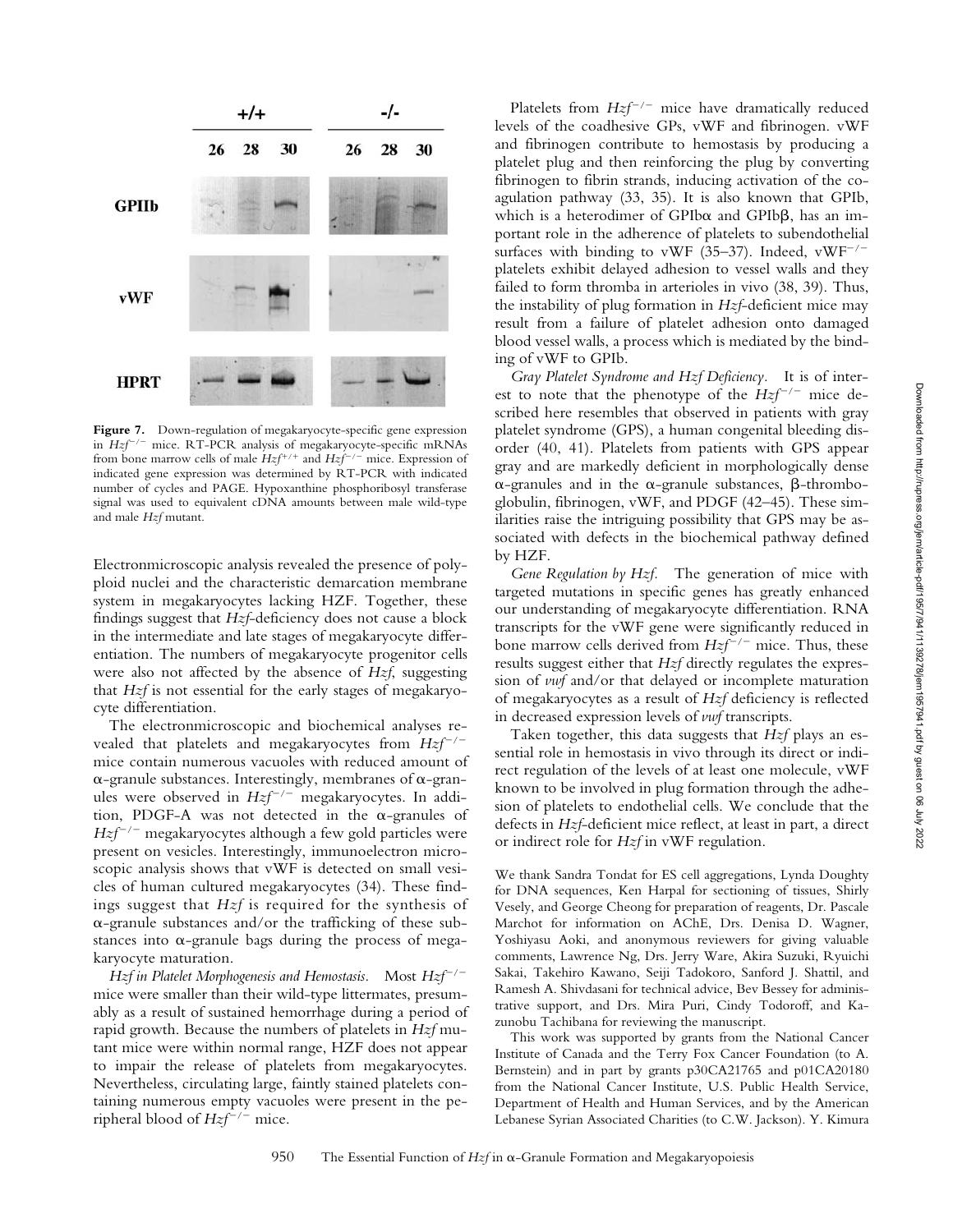was supported by the Mochida Memorial Foundation for Medical and Pharmaceutical Research.

*Submitted: 4 September 2001 Revised: 19 February 2002 Accepted: 1 March 2002*

## **References**

- 1. Zuker-Franklin, D. 1989. Megakaryocytes and platelets. *In* Atlas of Blood Cells: Function and Pathology. D. Zuker-Franklin, M.F. Greaves, C.E. Grossi, and A.M. Marmont, editors. Lea and Feiger, Philadelphia. pp. 621–693.
- 2. Jackson, C.W., L.K. Brown, B.C. Somerville, S.A. Lyles, and A.T. Look. 1984. Two-color flow cytometric measurement of DNA distributions of rat megakaryocytes in unfixed, unfractionated marrow cell suspensions. *Blood.* 63:768–778.
- 3. Burstein, S.A., and J. Breton-Gorius. 1995. Megakaryopoiesis and platelet formation. 5th ed. *In* Williams Hematology. E. Beutler, M.A. Litchtman, B.S. Coller, and T.J. Kipps, editors. McGraw-Hill, Inc., New York, NY. 1149–1160.
- 4. Greenberg, S.M., D.J. Kuter, and R.D. Rosenberg. 1987. *In vitro* stimulation of megakaryocyte maturation by megakaryocyte stimulatory factor. *J. Biol. Chem.* 262:3269–3277.
- 5. Shivdasani, R.A., M.F. Rosenblatt, D. Zucker-Franklin, C.W. Jackson, P. Hunt, C.J.M. Saris, and S.H. Orkin. 1995. Transcription factor NF-E2 is required for platelet formation independent of the actions of thrombopoietin/MGDF in megakaryocyte development. *Cell.* 81:695–704.
- 6. Shavit, J.A., H. Motohashi, K. Onodera, J. Akasaka, M. Yamamoto, and J.D. Engel. 1998. Impaired megakaryopoiesis and behavioral defects in *maf*G-null mutant mice. *Genes Dev.* 12:2164–2174.
- 7. Shivdasani, R.A., Y. Fujiwara, M.A. McDevitt, and S.H. Orkin. 1997. A lineage-selective knockout establishes the critical role of transcription factor GATA-1 in megakaryocyte growth and platelet development. *EMBO J.* 16:3965– 3973.
- 8. Hart, A., F. Melet, P. Grossfeld, K. Chien, C. Jones, A. Tunnacliffe, R. Favier, and A. Bernstein. 2000. *Fli*-1 is required for murine vascular and megakaryocytic development and is hemizygously deleted in patients with thrombocytopenia. *Immunity.* 13:167–177.
- 9. Blank, V., and N.C. Andrews. 1997. The Maf transcription factors: Regulators of differentiation. *Trends Biochem. Sci.* 22: 437–441.
- 10. Motohashi, H., J.A. Shavit, K. Igarashi, M. Yamamoto, and J.D. Engel. 1997. The world according to Maf. *Nucleic Acids Res.* 25:2953–2959.
- 11. Souyri, M., I. Vigon, J.-F. Penciolelli, J.-M. Heard, P. Tambourin, and F. Wendling. 1990. A putative truncated cytokine receptor gene transduced by the myeloproliferative leukemia virus immortalizes hematopoietic progenitors. *Cell.* 63: 1137–1147.
- 12. Bartley, T.D., J. Bogenberger, P. Hunt, Y.S. Li, H.S. Lu, F. Martin, M.S. Chang, B. Samal, J.L. Nichol, S. Swift, et al. 1994. Identification and cloning of a megakaryocyte growth and development factor that is a ligand for the cytokine receptor Mpl. *Cell*. 77:1117–1124.
- 13. de Sauvage, F.J., P.E. Hass, S.D. Spencer, B.E. Malloy, A.L. Gurney, S.A. Spencer, W.C. Darbonne, W.J. Henzel, S.C. Wong, W.-J. Kuang, et al. 1994. Stimulation of megakaryocytopoiesis and thrombopoiesis by the c-Mpl ligand. *Nature.*

369:533–538.

- 14. Kaushansky, K., S. Lok, R.D. Holly, V.C. Broudy, N. Lin, M.C. Bailey, J.W. Forstrom, M.M. Buddle, P.J. Oort, F.S. Hagen, G.J. Roth, T. Papayannopoulou, and D.C. Foster. 1994. Promotion of megakaryocyte progenitor expansion and differentiation by the c-Mpl ligand thrombopoietin. *Nature*. 369:568–571.
- 15. Kuter, D.J., D.L. Beeler, and R.D. Rosenberg. 1994. The purification of megapoietin: a physiological regulator of megakaryocyte growth and platelet production. *Proc. Natl. Acad. Sci. USA.* 91:11104–11108.
- 16. Lok, S., K. Kaushansky, R.D. Holly, J.L. Kuijper, C.E. Lofton-Day, P.J. Oort, F.J. Grant, M.D. Heipel, S.K. Burkhead, J.M. Kramer, et al. 1994. Cloning and expression of murine thrombopoietin cDNA and stimulation of platelet production *in vivo. Nature.* 369:565–568.
- 17. Wendling, F., E. Maraskovsky, N. Debili, C. Florindo, M. Teepe, M. Titeux, N. Methia, J. Breton-Gorius, D. Cosman, and W. Vainchenker. 1994. c-Mpl ligand is a humoral regulator of megakaryocytopoiesis. *Nature.* 369:571–574.
- 18. Kato, T., K. Ogami, Y. Shimada, A. Iwamatsu, Y. Sohma, H. Akahori, K. Horie, A. Kokubo, Y. Kudo, and E. Maeda. 1995. Purification and characterization of thrombopoietin. *J. Biochem.* 118:229–236.
- 19. Choi, E.S., M.M. Hokom, J.L. Chen, J. Skrine, J. Faust, J. Nichol, and P. Hunt. 1996. The role of megakaryocyte growth and development factor in terminal stages of thrombopoiesis. *Br. J. Haematol.* 95:227–233.
- 20. Gurney, A.L., K. Carver-Moore, F.J. de Sauvage, and M.W. Moore. 1994. Thrombocytopenia in c-*mpl*-deficient mice. *Science.* 265:1445–1447.
- 21. Alexander, W.S., A.W. Roberts, N.A. Nicola, R. Li, and D. Metcalf. 1996. Deficiencies in progenitor cells of multiple hematopoietic lineages and defective megakaryocytopoiesis in mice lacking the thrombopoietic receptor c-Mpl. *Blood.* 87:2162–2170.
- 22. de Sauvage, F.J., K. Carver-Moore, S.-M. Luoh, A. Ryan, M. Dowd, D.L. Eaton, and M.W. Moore. 1996. Physiological regulation of early and late stages of megakaryocytopoiesis by thrombopoietin. *J. Exp. Med.* 183:651–656.
- 23. Stanford, W.L., G. Caruana, K.A. Vallis, M. Inamdar, M. Hidaka, V.L. Bautch, and A. Bernstein. 1998. Expression trapping: identification of novel genes expressed in hematopoietic and endothelial lineages by gene trapping in ES cells. *Blood.* 92:4622–4631.
- 24. Hidaka, M., G. Caruana, W.L. Stanford, M. Sam, P.H. Correll, and A. Bernstein. 2000. Gene trapping of two novel genes, *Hzf* and *Hhl*, expressed in hematopoietic cells. *Mech. Dev.* 90:3–15.
- 25. Nieswandt, B., B. Echtenacher, F.-P. Wachs, J. Schroder, J.E. Gessner, R.E. Schmidt, G.E. Grau, and D.N. Mannel. 1999. Acute systemic reaction and lung alterations induced by an antiplatelet integrin gpIIb/IIIa antibody in mice. *Blood.* 94:684–693.
- 26. Dejana, E., A. Quintana, A. Callioni, and G. de Gaetano. 1979. Bleeding time in laboratory animals. III - Do tail bleeding times in rats only measure a platelet defect? (the aspirin puzzle). *Thromb. Res.* 15:199–207.
- 27. Law, D.A., F.R. DeGuzman, P. Heiser, K. Ministri-Madrid, N. Killeen, and D.R. Phillips. 1999. Integrin cytoplasmic tyrosine motif is required for outside-in  $\alpha$ IIb $\beta$ 3 signalling and platelet function. *Nature.* 401:808–811.
- 28. Arnold, J.T., N.C. Daw, P.E. Stenberg, D. Jayawardene,